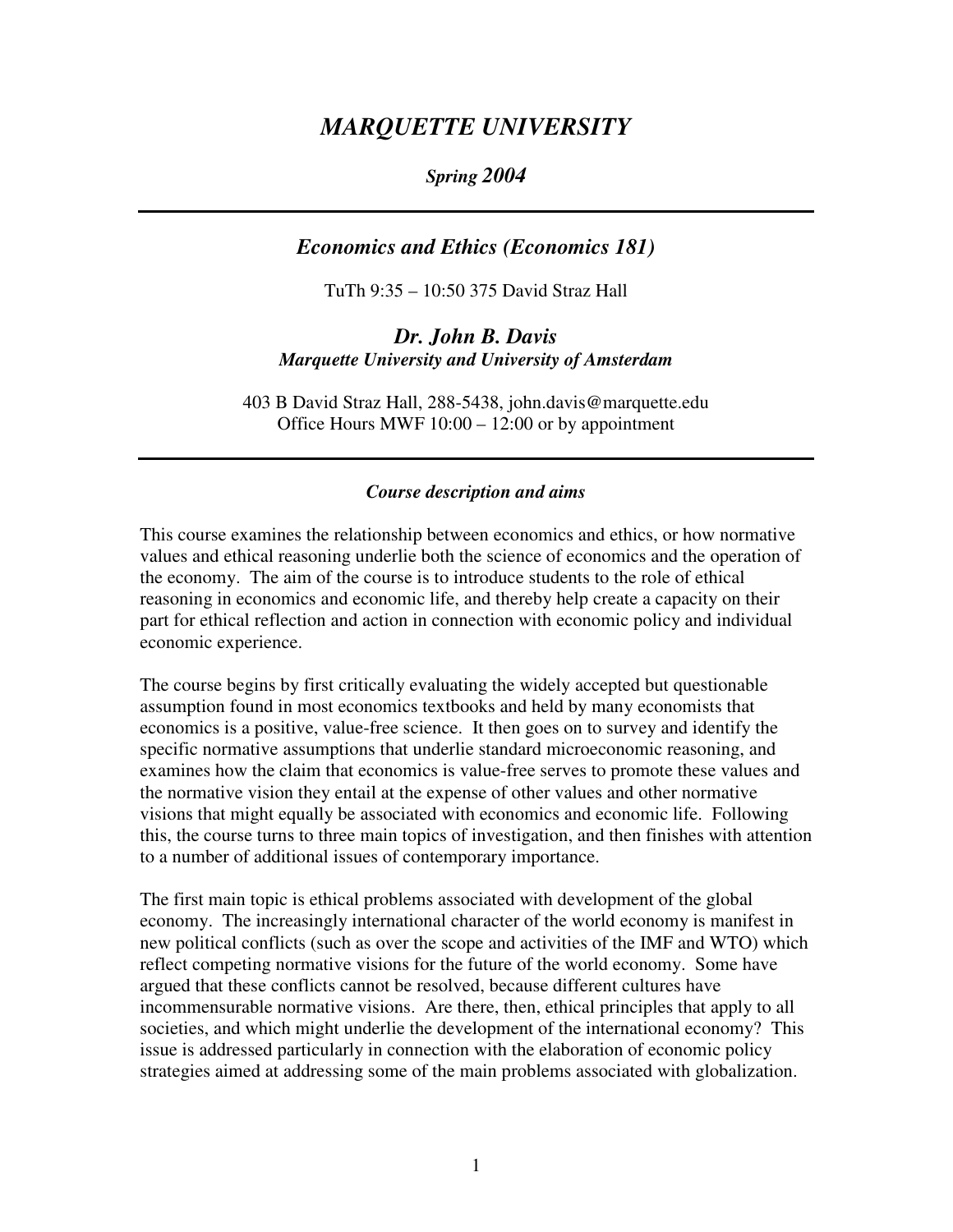A second main topic is economics and ethics in relation to the environment. Here we examine the concept of sustainability, benefit-cost analysis used in public policy analysis, and the nature of our responsibilities to future generations. Is economic growth and development inevitably in conflict with concern for the environment? What relationships are there between normative values and policy that specifically target the environment and normative values and policy that specifically target the economy? Is the frame of thinking in economics too short-term relative to the frame of thinking about the environment as long-term? How might the future development of science in general influence the relationship between economics and the environment? This section of the course is introduced by a class guest, Professor Douglas E. Booth, an expert in economics and ethics in relation to the environment and a former member of the Marquette economics department.

A third main topic is virtue ethics from an Aristotelian perspective. The virtue ethics perspective is highly personal. In contrast much of the subject matter of how ethics relates to economics has a more macro or systems-type focus. A virtue ethics is thus valuable for thinking about individual decision-making. But the backbone of economics – the theory of rational choice – also seeks to explain individual decision-making. Indeed one of the reasons that ethics is regarded by many economists as irrelevant to economics is that the theory of rational choice is typically believed to apply to all human decisionmaking. Yet conventionally people say that ethics applies to all human decision-making. Is there a way of reconciling these alternative visions?

Three additional topics that are given one-week attention are: (i) religion and economics, (ii) determining the economic value of life, (iii) altruism and commitment, and (iii) bioengineering. The religion and economics topic is introduced by another class guest, Professor Laurence Iannaccone, an international expert on religion and economics and a member of the economics department of George Mason University.

## *Course procedure and organization*

The course is organized as a hybrid between the seminar and lecture/discussion formats. I will begin each class with a brief summary and introduction to the reading and material for the class. After this I will provide a list of questions on the material, the first few of which are then to be worked on in small groups of students for ten to fifteen minutes. Following this, we will have class discussion of the results of group discussions for another ten to fifteen minutes. This is followed by more group work on additional questions, further discussion from the whole class, etc. until almost the end of class when I will offer summary remarks regarding the overall discussion and the issues discussed.

For this type of class to be successful reading must be done before class. Reading assignments average about 25 pages per class. Students should read globally before class, concentrating on the structure of the reading and its main arguments, while also noting any particular points of interest to you, and then saving more close examination of the readings to after class as determined by class discussion of the questions.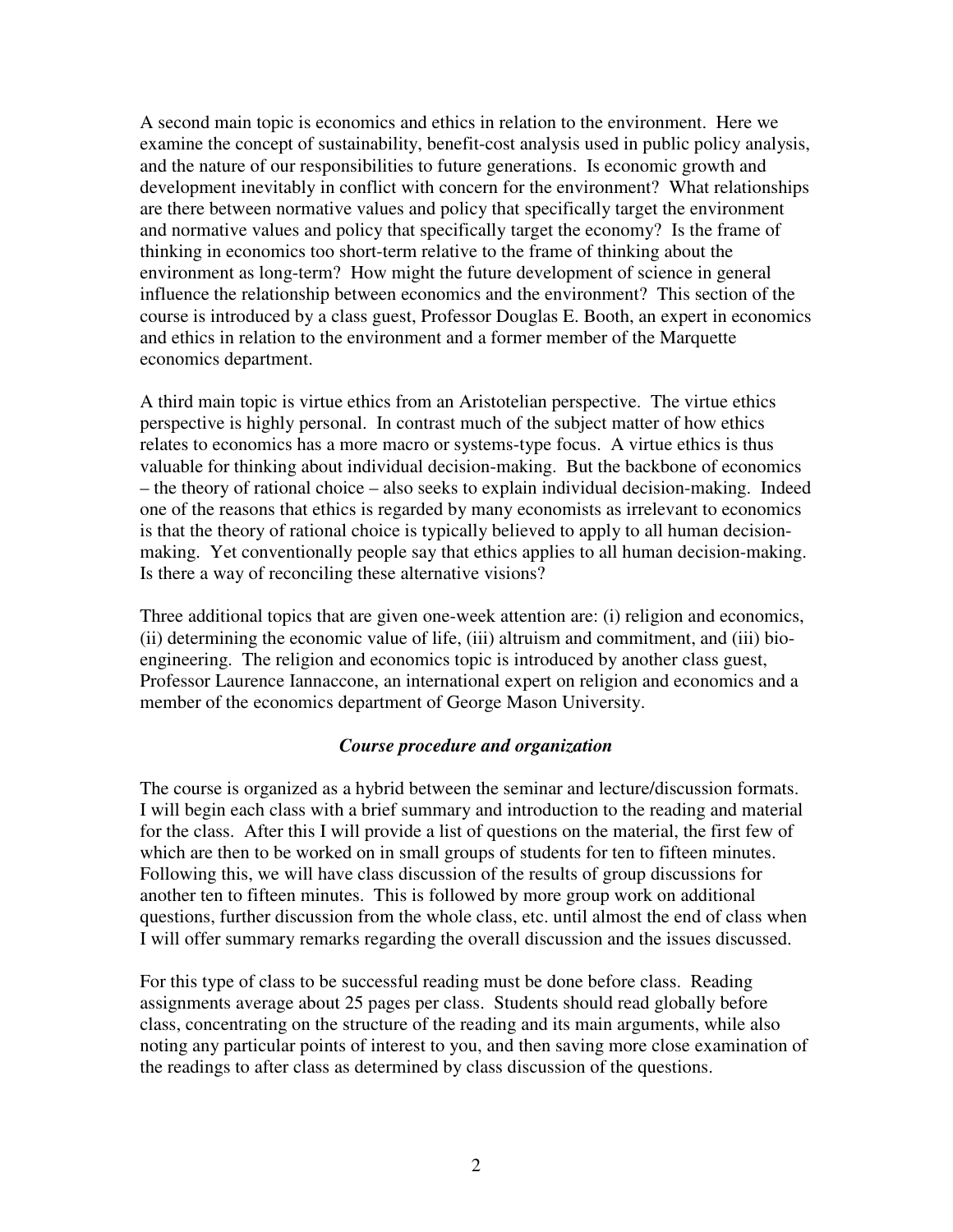Students should also (see below) maintain their class materials in the form of a notebook or log, with (i) brief summaries, outline remarks, points of interest from the first global reading, (ii) notes on the discussion of questions and results in class next, and (iii) remarks on conclusions reached in class linked back to a review of key parts of the readings last.

## *Course requirements and grading*

There are two exams, a midterm and a non-cumulative final, each worth 30 percent of the course grade. Questions will be based on those distributed and discussed in class.

Class discussion counts for 10 percent of the course grade. Evaluated at midterm and the end of class.

Notebooks count for 10 percent of the course grade. Evaluated at midterm and the end of class.

An 'argument paper' constitutes the remaining 20 percent of the course grade. (i) Papers first state in one paragraph standing on a page by itself a specific thesis or position based on the topics and arguments examined in class (2 points); then provide two arguments in favor of this thesis or position, each argument consisting of no more than one page at most (3 points per argument). Due at the end of Spring break. (ii) Each papers is then given randomly to another member of the class whose responsibility is to write a critical reply to each of the two arguments, each reply consisting of no more than one page at most (3 points per reply). Due after Easter break. (iii) Papers are returned to the original authors, who then write a response to each critique, each response consisting of no more than one page at most (3 points per response). The final version of the paper is due the last day of class.

The grading scale is:  $A = 90$  and above,  $AB = 85$  to 89,  $B = 80$  to 84,  $BC = 75$  to 79,  $C = 75$ 70 to 74, CD = 65 to 69, D = 60 to 64, F = below 60.

## *Course readings*

*(\*electronic reserve, \*\* bookstore, \*\*\* distributed in class)* 

\*\*\*Douglas E. Booth, "Environmental Values and Getting Unhooked from Growth," forthcoming in *Hooked on Growth: Economic Addictions and the Environment*, Lanham: Rowman and Littlefield.

\*Rodney Brooks, "The Merger of Flesh and Machines," in *The Next Fifty Years: Science in the First Half of the Twenty-First Century*, ed., J. Brockman, New York: Vintage, 2002: 183-193.

\*John Broome, "Trying to value a life," in *Ethics out of Economics*, Cambridge: Cambridge University Press, 1999: 177-182.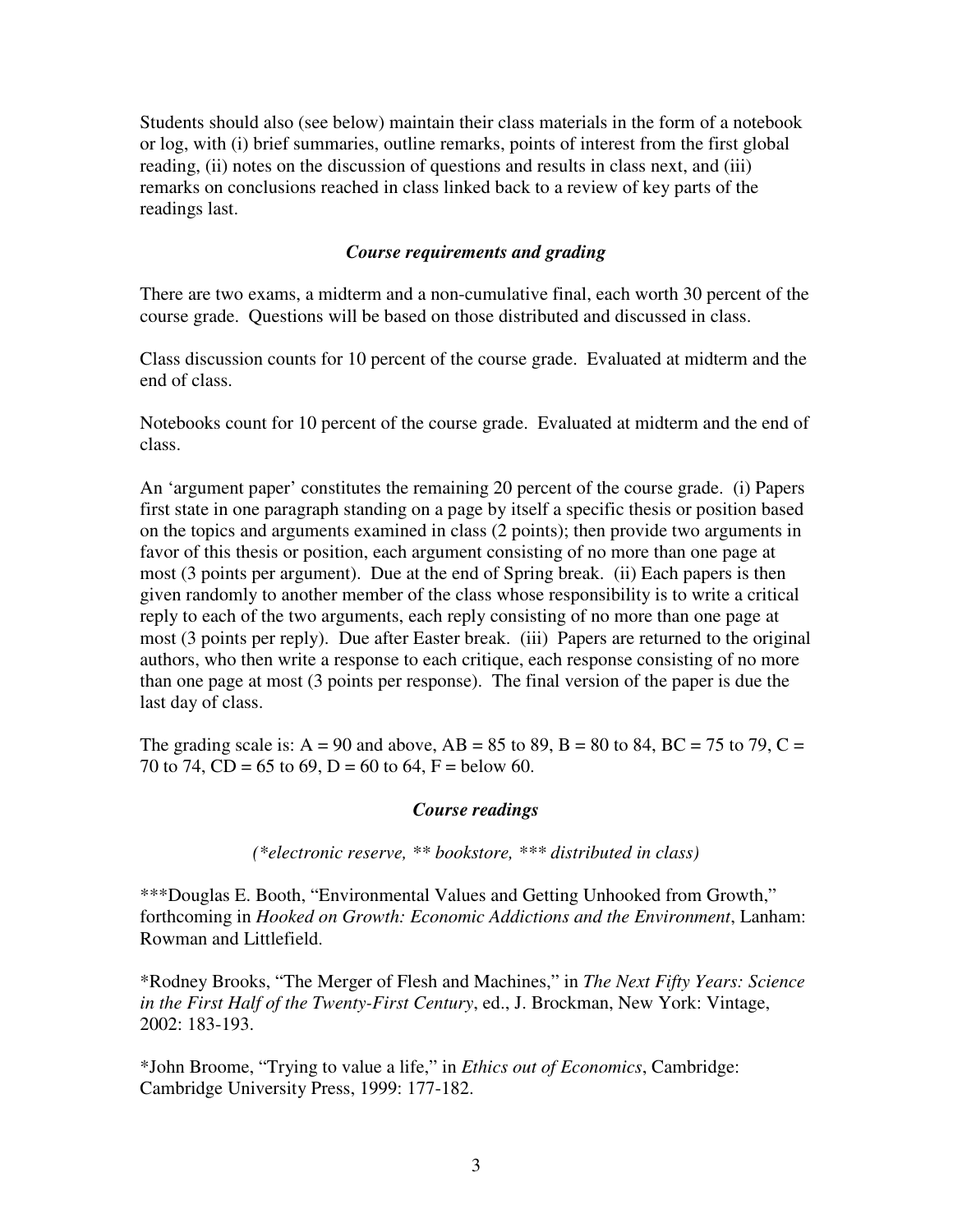\*\*\*Edgar K. Browning and Mark A. Zupan, *Microeconomic Theory and Applications*, fifth edition, New York: HarperCollins, 1996: 3-4.

\*\*George DeMartino, *Global Economy, Global Justice: Theoretical Objections and Policy Alternatives to Neoliberalism*. London: Routledge, 2000.

\*\*\*John J. Fialka, "Balancing Act: Lives vs. Regulations," *The Wall Street Journal*, May 30, 2003.

\*Laurence Iannaccone, "Introduction to the Economics of Religion," *Journal of Economic Literature*, vol. 36, 1998: 1465-1496. http://www.jstor.org/

\*Aldo Leopold, "Land Ethic," in *Sand County Almanac.*  www.tipiglen.dircon.co.uk/landethic.html

\*Bryan Norton, "The Ignorance Argument: What Must We Know to be Fair to the Future?" In D. Bromley and J. Paavola, eds., *Economics, Ethics, and Environmental Policy: Contested Choices*, Oxford: Blackwell, 2002: 35-52.

\*Hilary Putnam, *The Collapse of the Fact/Value Dichotomy and other essays*, Cambridge, MA: Harvard University Press, 2002: 7-45

\*Alan Randall, "Benefit-Cost Considerations Should be Decisive When there is Nothing More Important at Stake," in D. Bromley and J. Paavola, eds., *Economics, Ethics, and Environmental Policy: Contested Choices*, Oxford: Blackwell, 2002: 53-68.

\*Susan Rose-Ackerman, "Altruism, Nonprofits, and Economic Theory," *Journal of Economic Literature*, vol. 34 (June 1996): 701-728. http://www.jstor.org/

\*Kurt W. Rothschild, *Ethics and Economic Theory: Ideas, Models, Dilemmas*, Aldershot, Elgar, 1993: 105-115.

\*Amartya Sen, "Rational Fools: A Critique of the Behavioral Foundations of Economic Theory," *Philosophy and Public Affairs*, vol. 6 (1977): 317-44.

\*Amartya Sen, *Development as Freedom*, New York: Anchor, 1999: 3-11.

\*\*Irene van Staveren, *The Values of Economics: An Aristotelian Perspective*. London: Routledge, 2001.

\*Charles K. Wilber and Roland Hoksbergen, "Ethical Values and Economic Theory: A Survey," in C. Wilber, ed., *Economics, Ethics, and Public Policy*, Lanham: Maryland: Rowman & Littlefield, 1998, 17-32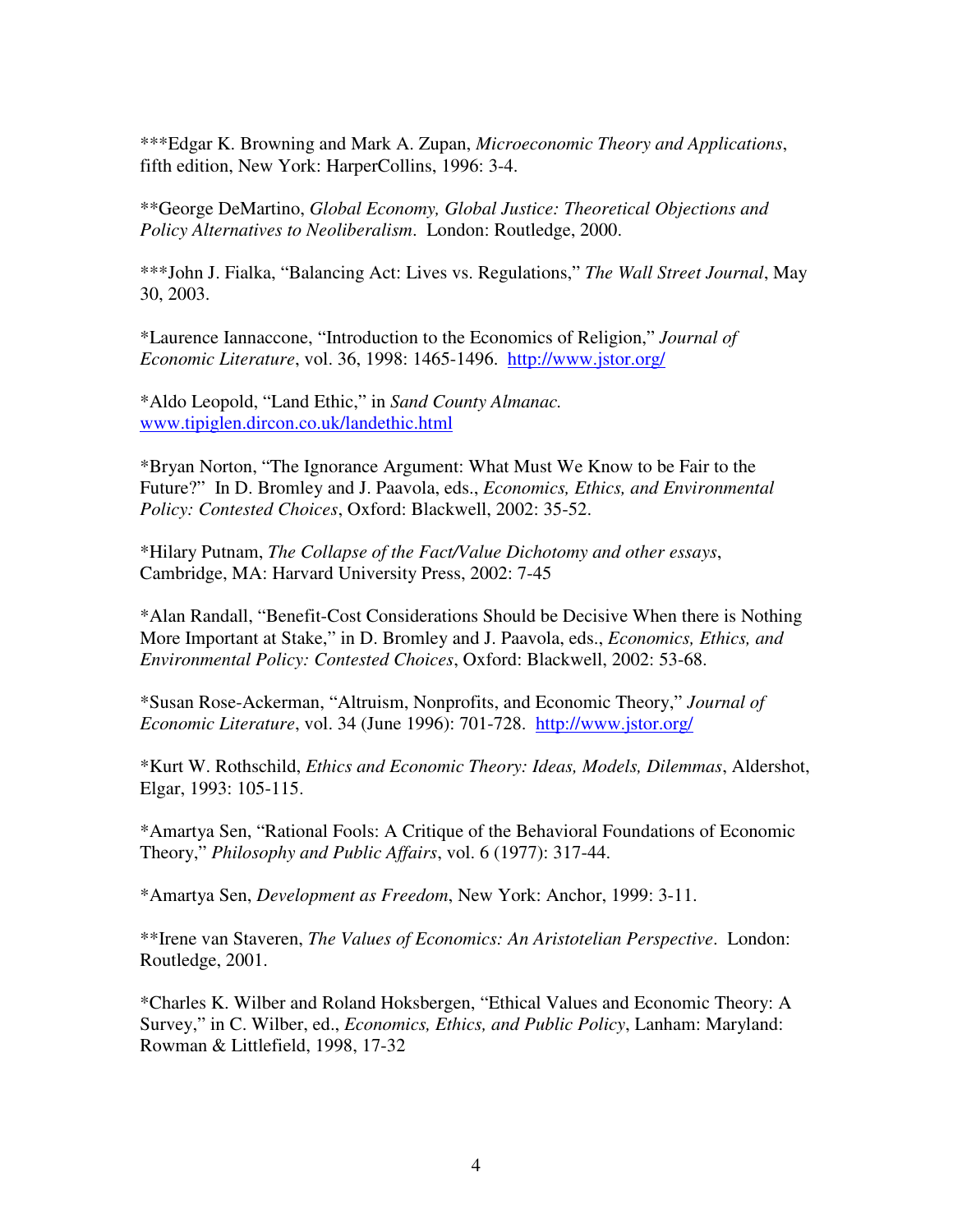\*Anthony M. Yezer, Robert S. Goldfarb, and Paul J. Poppen, "Does Studying Economics Discourage Cooperation? Watch What We Do, Not What We Say or How We Play," *Journal of Economic Perspectives 10 (1)*, 1996: 177-186. http://www.jstor.org/

### *Course Schedule*

## *I. Introduction: Economics and ethics, the positive-normative distinction, and the studying economics*

| January 13, 15        | Browning and Zupan, Yezer et al, Wilber and Hoksbergen |
|-----------------------|--------------------------------------------------------|
| <i>January 20, 22</i> | Putnam, Sen(1999)                                      |

#### *II. Eliciting value in standard economic theory*

| <i>January</i> 27, 29  | DeMartino, Part I       |
|------------------------|-------------------------|
| <i>February 3, 5</i>   | DeMartino, Part I       |
| <i>February 10, 12</i> | van Staveren, Chs. 1, 2 |

## *III. Global Economy, Global Justice*

| February 17, 19 | DeMartino, Intro., Part II |
|-----------------|----------------------------|
| February 24, 26 | DeMartino, Part II         |
| March 2         | Exam                       |

#### *IV. The environment: sustainability and cost-benefit analysis*

| March 4             | Guest, Douglas Booth, Leopold, Booth |
|---------------------|--------------------------------------|
| <i>March</i> 9, 11  | <i>Spring break</i>                  |
| <i>March 16, 18</i> | Norton, Randall                      |

#### *V. Virtue ethics: The Aristotelian approach*

| March 23, 25 | van Staveren, Chs. 5, 6 |
|--------------|-------------------------|
| March 30     | van Staveren, Chs. 7, 8 |

### *VI. Additional topics*

| April 1, April 6    | Religion: Guest, Laurence Iannaccone, Iannaccone, Easter break |
|---------------------|----------------------------------------------------------------|
| <i>April 13, 15</i> | Value of life: Rothschild, Broome, Fialka                      |
| <i>April 20, 22</i> | Altruism: Sen (1977), Rose-Ackerman                            |